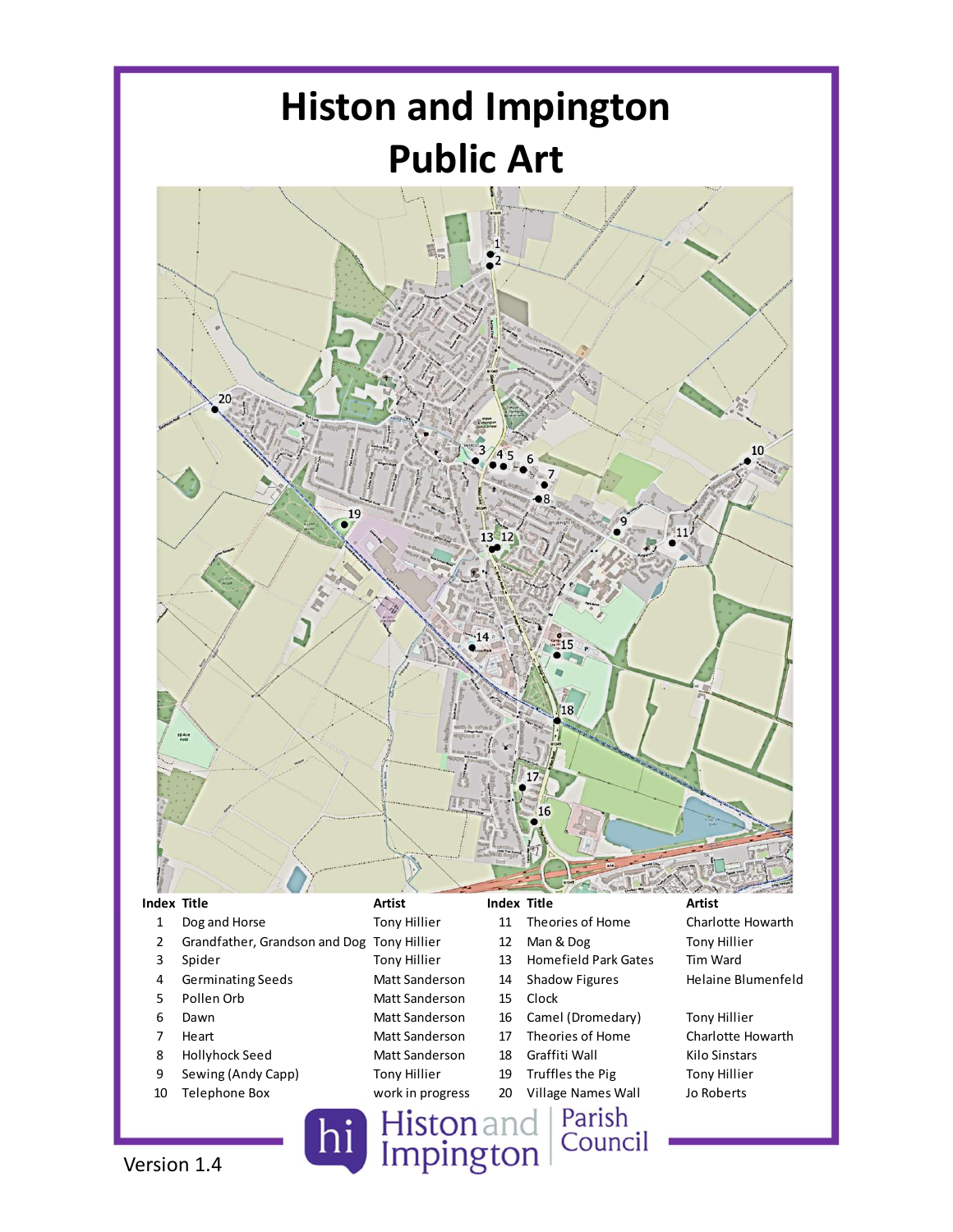## **III** what3words

1) Dog and Horse Tony Hillier ///trophy.elevator.names

2) Grandfather, Grandson and Dog Tony Hillier ///libraries.positions.critic

3) Spider Tony Hillier ///handicaps.firmer.grub

4) Germinating Seeds Mathew Sanders ///went.signature.submerge

5) Pollen Orb Mathew Sanders ///horseshoe.richly.travel

6) Dawn Mathew Sanders ///brightens.admiral.supplied

7) Heart Mathew Sanders ///apprehend.foam.detect

8) Hollyhock Seed Mathew Sanders ///waddled.dollar.proves

9) Sewing (Andy Capp) Tony Hillier ///doctor.eaten.stray

10) Telephone Box Milton Road ///breaches.prestige.survey

11) Theories of Home Charlotte Howarth ///legal.branch.fired

12) Man & Dog Tony Hillier ///unique.raft.donor

13) Homefield Park Gates Tim Ward ///stole.blast.nods

14) Shadow Figures Vision Park ///ideal.exchanges.appear

15) Clock Receration Ground ///pitch.also.hammer

16) Camel (Dromedary) Tony Hillier ///best.switch.warm

17) Theories of Home Charlotte Howarth ///cult.lend.ally

18) Graffiti Wall - Kilo Sinstars Guided Busway ///clubs.feels.quick

19) Truffles the Pig Tony Hillier ///bags.tones.jazzy

20) Village Names Wall Jo Roberts ///discount.spacing.nags

Histon and Parish<br>Impington Council hi